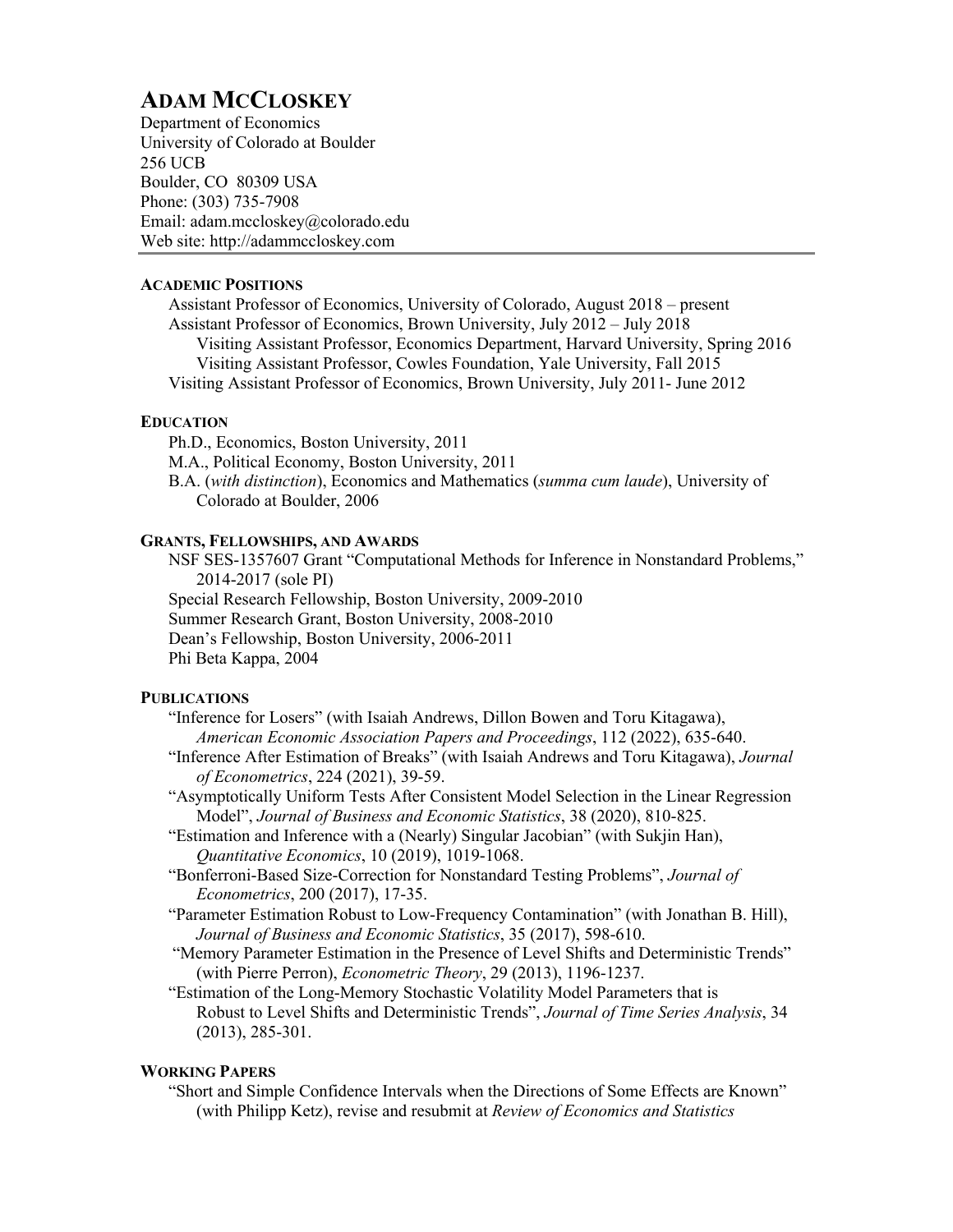"Hybrid Confidence Intervals for Informative Uniform Asymptotic Inference After Model Selection", revise and resubmit at *Biometrika*

- "Critical Values Robust to P-hacking" (with Pascal Michaillat)
- "Inference on Winners" (with Isaiah Andrews and Toru Kitagawa), revise and resubmit at *Quarterly Journal of Economics*

#### **TEACHING EXPERIENCE**

- Seminar: Econometrics 2 Time Series (Ph.D.), University of Colorado, Spring 2019, Spring 2020, Fall 2021
- Introduction to Econometrics (Undergraduate), University of Colorado, Spring 2019, Spring 2020, Fall 2020, Spring 2021, Fall 2021

Introduction to Econometrics (Undergraduate), Brown University, Fall 2016, Fall 2017

- Introduction to Econometrics (Undergraduate), Harvard University, Spring 2016
- Econometrics I (Undergraduate), Brown University, Spring 2013, Spring 2015
- Econometrics II Time Series (Undergraduate), Brown University, Fall 2011, Fall 2012, Fall 2014, Spring 2017
- Investments I (Undergraduate), Brown University, Fall 2011, Spring 2015
- Teaching Assistant for Advanced Econometrics I (Ph.D.), Boston University, Spring 2010, Spring 2011
- Teaching Assistant for Advanced Statistics for Economists (Ph.D.), Boston University, Fall 2007

#### **SHORT ACADEMIC VISITS**

Paris School of Economics: May 16-17, 2022

Philadelphia Federal Reserve: Oct 1-2, 2019

Brown University: Jul 29-Aug 2, 2019

National University of Singapore: Nov 13-16, 2017

University College London/cemmap: Sep 25-28, 2016; May 21-24, 2017; Dec 6-10, 2018

#### **EXTERNAL SEMINAR AND CONFERENCE PRESENTATIONS**

- 2022: Paris School of Economics, Universitat Pompeu Fabra, Singapore Management University/National University of Singapore (Virtual), Yale University; CIREQ Econometrics Conference in Honor of Eric Renault (Montreal), Annual Meeting of the American Economic Association/ASSAs (Virtual, discussant)
- 2021: Universitat Pompeu Fabra (Virtual), University of Wisconsin at Madison, Vanderbilt University; Statistics 2021 Canada (Virtual), North American Summer Meeting of the Econometric Society (Virtual), North American Winter Meeting of the Econometric Society/ASSAs (Virtual)
- 2020: Brown University
- 2019: Texas A&M University, Rice University, Michigan State University, Philadelphia Federal Reserve, University of Pennsylvania, McGill University, University of Colorado at Boulder (Applied Math); (EC)2 Conference on Identification in Macroeconomics (University of Oxford), CIREQ Montreal Econometrics Conference: Recent Advances on Bootstrap Methods (discussant), Pi-Day Conference in Honor of Pierre Perron (Boston University), North American Winter Meeting of the Econometric Society/ASSAs (Atlanta)
- 2018: University of Michigan at Ann Arbor, Simon Fraser University, University of Washington, Boston University; Advances in Econometrics Conference (University College London), Meeting of Midwest Econometrics Group (University of Wisconsin at Madison), NSF-NBER Interactions Workshop (Northwestern University), NSF-NBER Conference on Inference in Nonstandard Problems (Duke University), CIREQ Montreal Econometrics Conference: Recent Advances in the Method of Moments (discussant), North American Winter Meeting of the Econometric Society/ASSAs (Philadelphia)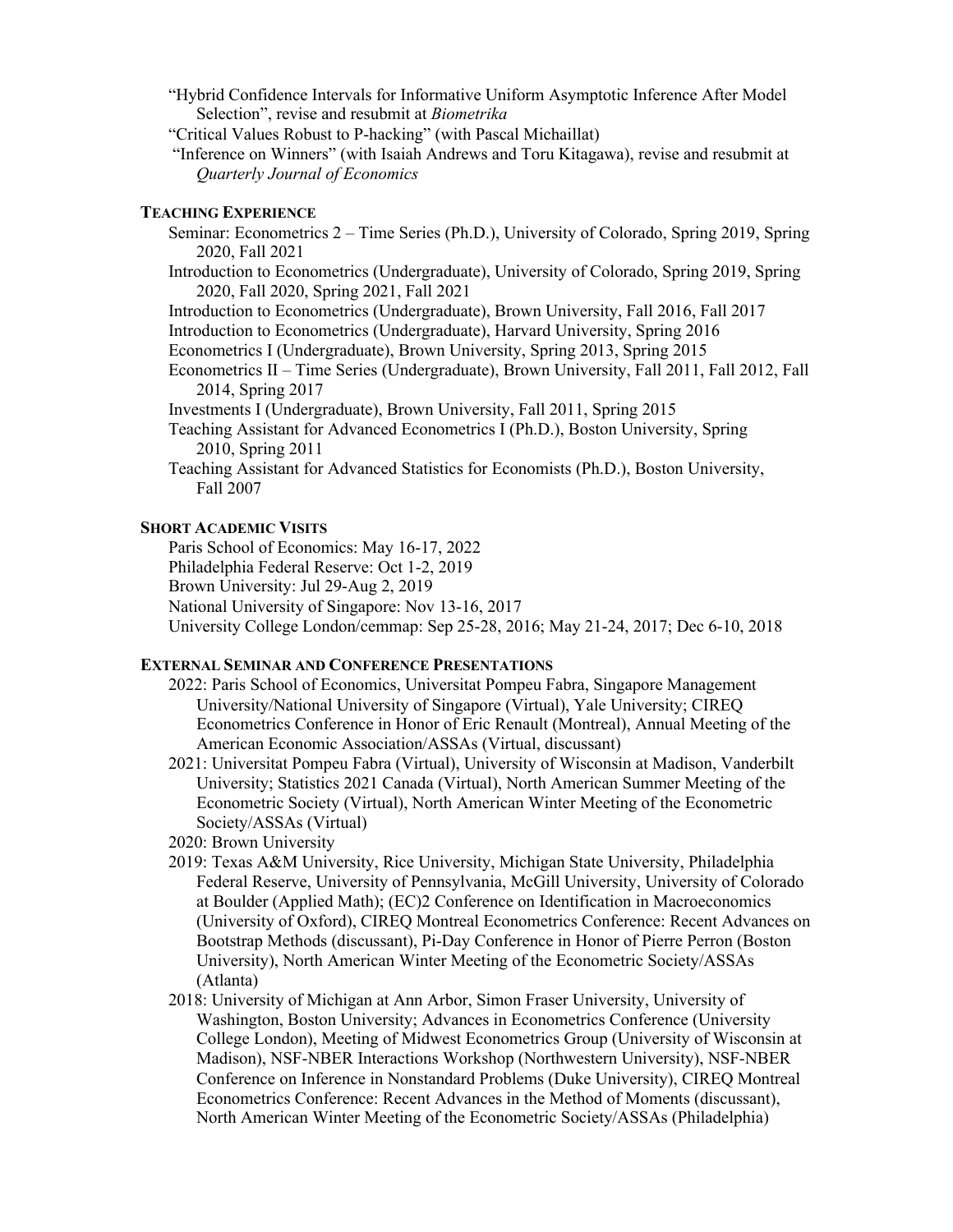- 2017: University of Colorado at Boulder, National University of Singapore; Tinbergen Institute Conference: Inference Issues in Econometrics (Amsterdam)
- 2016: Vanderbilt University, University of Chicago (joint Booth and Economics), University of Cambridge, University College London, London School of Economics, Ohio State University, Harvard-MIT, Boston University; New Approaches to the Identification of Macroeconomic Models Workshop (University of Oxford), North American Summer Meeting of the Econometric Society (University of Pennsylvania), Greater New York Area Econometrics Colloquium (Johns Hopkins University)
- 2015: University of Montreal, Yale University, University of California at San Diego; Econometric Society World Congress (Montreal)
- 2014: Ohio State University, Indiana University, University of Texas at Austin, Queen's University, Harvard-MIT; NSF-NBER Conference on Inference in Nonstandard Problems (Princeton University), CIREQ Montreal Econometrics Conference: Time Series and Financial Econometrics
- 2013: New York University, Stanford University, Pennsylvania State University, Cornell University, University of Michigan at Ann Arbor, Tinbergen Institute, Toulouse School of Economics, CREATES at Aarhus University, Brown University (Applied Math), Northwestern University, University of Wisconsin at Madison, Rice University, Texas A&M University; NSF-CEME Microeconometrics Conference (Stanford University), Cowles Foundation Conference on Partial Identification, Weak Identification, and Related Econometric Problems (Yale University), North American Winter Meeting of the Econometric Society/ASSAs (San Diego)
- 2012: University of Pennsylvania, Princeton University, Duke University, George Washington University, Columbia University, University of California at Santa Cruz, Yale University, Pennsylvania State University, Brown University; (EC)2 Conference on Hypothesis Testing (Maastricht University), Workshop on Statistical Inference in Complex/High-Dimensional Problems (University of Vienna)
- 2011: Boston College, University of Colorado at Boulder; Green Line Econometrics Conference (Boston University), North American Summer Meetings of the Econometric Society (Washington University in St Louis), Conference in Honor of Halbert White (University of California at San Diego)
- 2010: Granger Centre for Time Series Econometrics at the University of Nottingham
- 2009: NBER-NSF Time Series Conference (University of California at Davis), Far East and South Asia Meeting of the Econometric Society (University of Tokyo)

#### **EDITORIAL SERVICE**

Associate Editor*, Journal of Econometric Methods* 2022-

#### **REFEREE SERVICE**

*American Economic Review, American Economic Review: Insights, Annals of Statistics, Bernoulli, Computational Statistics and Data Analysis, Development Engineering, Econometric Reviews, Econometric Theory, Econometrica, Econometrics, Econometrics Journal, Electronic Journal of Statistics, IEEE Transactions on Information Theory, International Economic Review, Journal of Applied Econometrics, Journal of Business and Economic Statistics, Journal of Econometrics, Journal of Machine Learning Research, Journal of Political Economy, Journal of Statistical Computation and Simulation, Journal of the American Statistical Association,* National Science Foundation, *Oxford Bulletin of Economics and Statistics, Quantitative Economics, Quarterly Journal of Economics,* Research Grants Council of Hong Kong, *Review of Economics and Statistics, Review of Economic Studies, Studies in Nonlinear Dynamics and Econometrics*

## **CONFERENCE ORGANIZATION/PROGRAM COMMITTEE MEMBER**

 $30<sup>th</sup>$  (EC)2 Conference on Identification in Macroeconomics (University of Oxford),